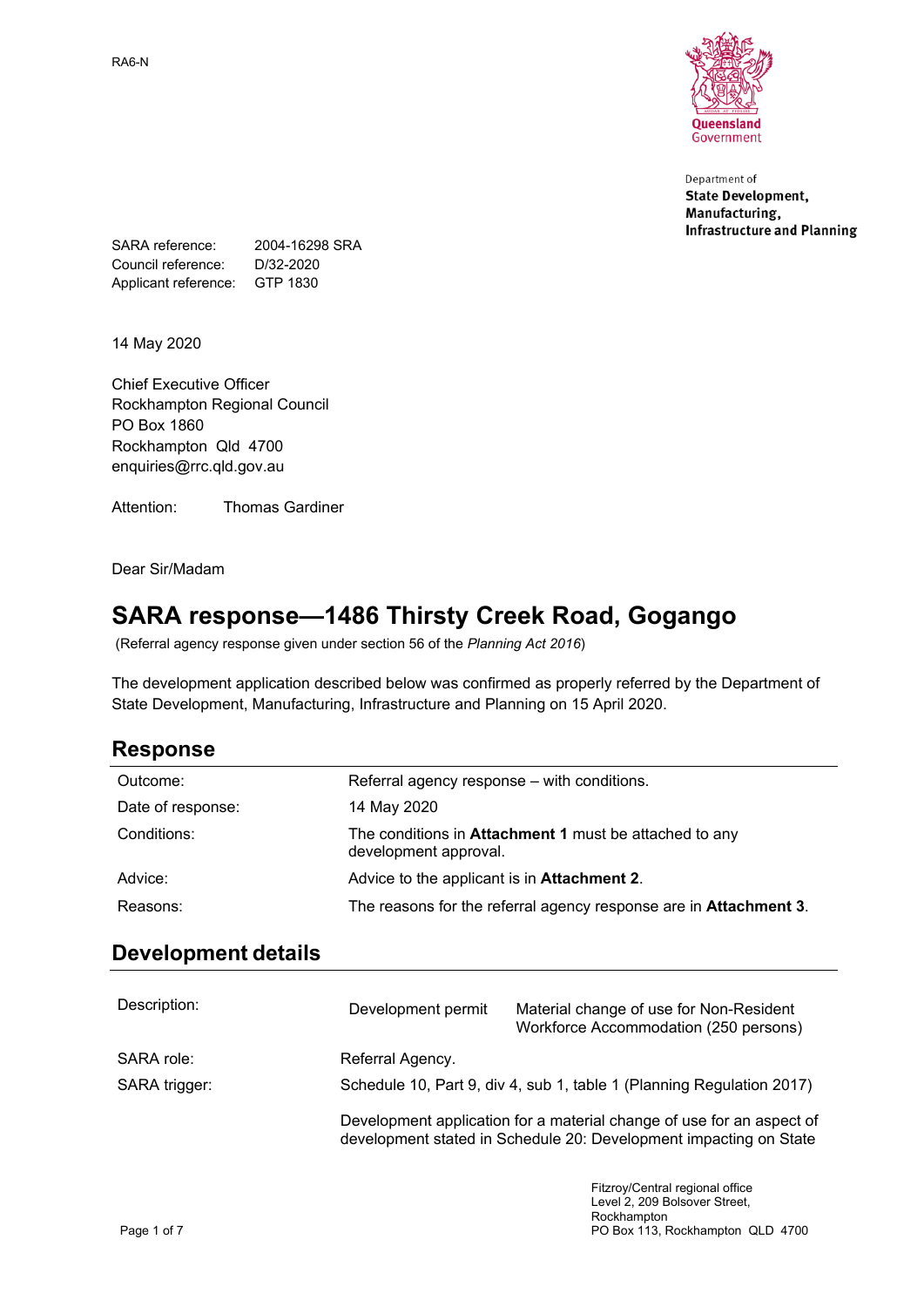|                            | transport infrastructure and thresholds                            |
|----------------------------|--------------------------------------------------------------------|
| SARA reference:            | 2004-16298 SRA                                                     |
| Assessment Manager:        | Rockhampton Regional Council                                       |
| Street address:            | 1486 Thirsty Creek Road, Gogango                                   |
| Real property description: | 2SP136791                                                          |
| Applicant name:            | Sunwater Limited                                                   |
| Applicant contact details: | PO Box 450<br>Rockhampton QLD 4700<br>gg@gideontownplanning.com.au |

#### **Representations**

An applicant may make representations to a concurrence agency, at any time before the application is decided, about changing a matter in the referral agency response (s.30 Development Assessment Rules). Copies of the relevant provisions are in **Attachment 4**.

A copy of this response has been sent to the applicant for their information.

For further information please contact Carl Porter, Principal Planning Officer, on 07 4924 2918 or via email RockhamptonSARA@dsdmip.qld.gov.au who will be pleased to assist.

Yours sincerely

Anthony Walsh Manager Planning

cc Sunwater Limited, gg@gideontownplanning.com.au

enc Attachment 1 - Referral agency conditions Attachment 2 - Advice to the applicant Attachment 3 - Reasons for referral agency response Attachment 4 - Representations provisions Attachment 5 - Approved plans and specifications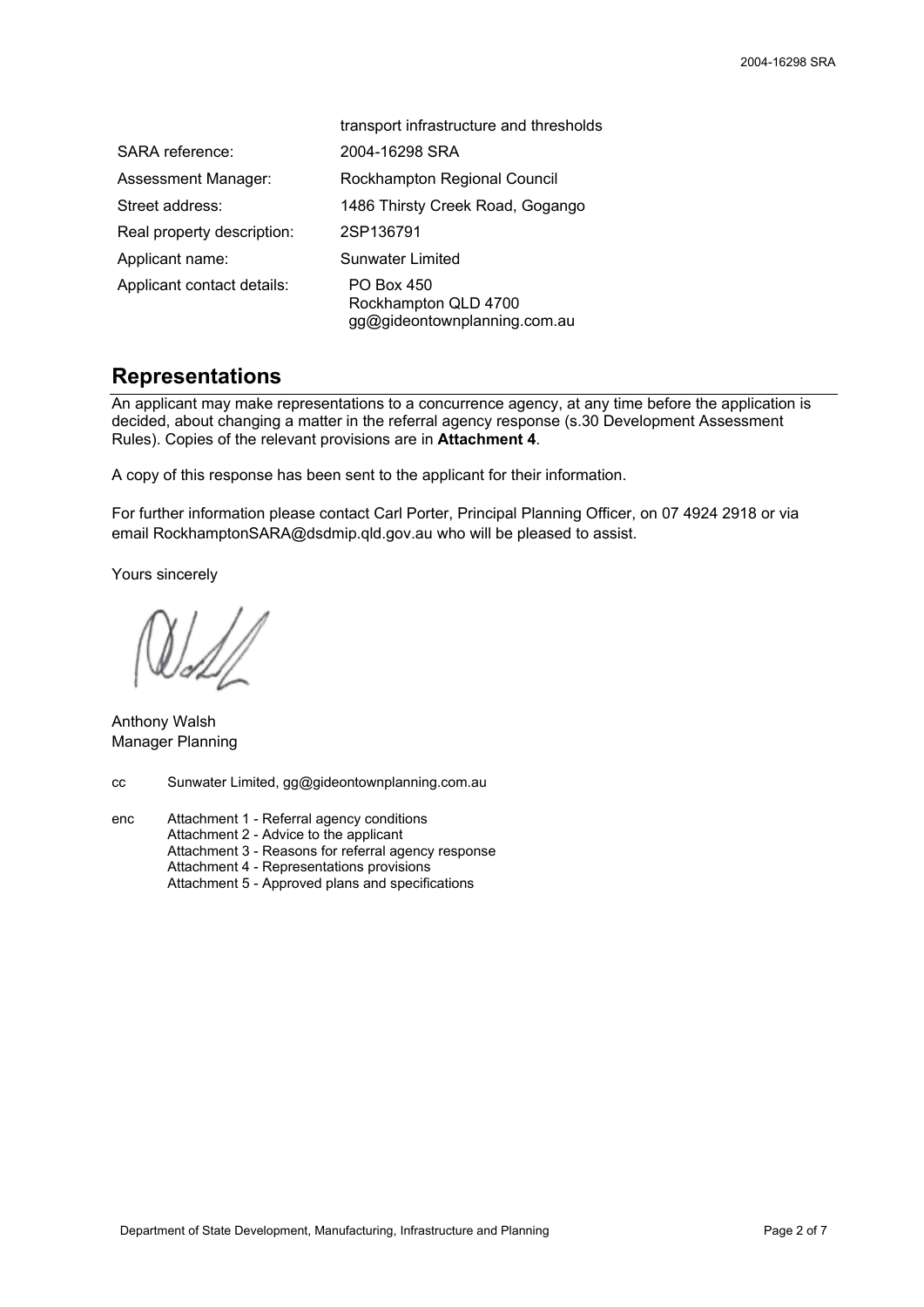### **Attachment 1—Referral agency conditions**

(Under section 56(1)(b)(i) of the *Planning Act 2016* the following conditions must be attached to any development approval relating to this application) (Copies of the plans and specifications referenced below are found at Attachment 5)

| No.           | <b>Conditions</b>                                                                                                                                                                                                                                                                                                                                                                                           | <b>Condition timing</b>              |  |  |  |
|---------------|-------------------------------------------------------------------------------------------------------------------------------------------------------------------------------------------------------------------------------------------------------------------------------------------------------------------------------------------------------------------------------------------------------------|--------------------------------------|--|--|--|
|               | Material change of use                                                                                                                                                                                                                                                                                                                                                                                      |                                      |  |  |  |
|               | Schedule 10, Part 9, div 4, sub 1, table 1 (Planning Regulation 2017)—The chief executive<br>administering the Planning Act 2016 nominates the Director-General of Department of Transport and<br>Main Roads to be the enforcement authority for the development to which this development approval<br>relates for the administration and enforcement of any matter relating to the following condition(s): |                                      |  |  |  |
| $\mathbf 1$ . | (a) Road works comprising a short Auxiliary left-turn treatment<br>(AUL(s)) and a short Channelised right-turn treatment (CHR(S)),<br>must be provided generally in accordance with Capricorn<br>Highway/Third St, prepared by Harrison Infrastructure Group<br>dated 7 November 2017, unreferenced and revision 1.                                                                                         | Prior to the<br>commencement of use. |  |  |  |
|               | (b) The road works must be designed and constructed in<br>accordance with Department of Main Roads Road Planning and<br>Design Manual.                                                                                                                                                                                                                                                                      |                                      |  |  |  |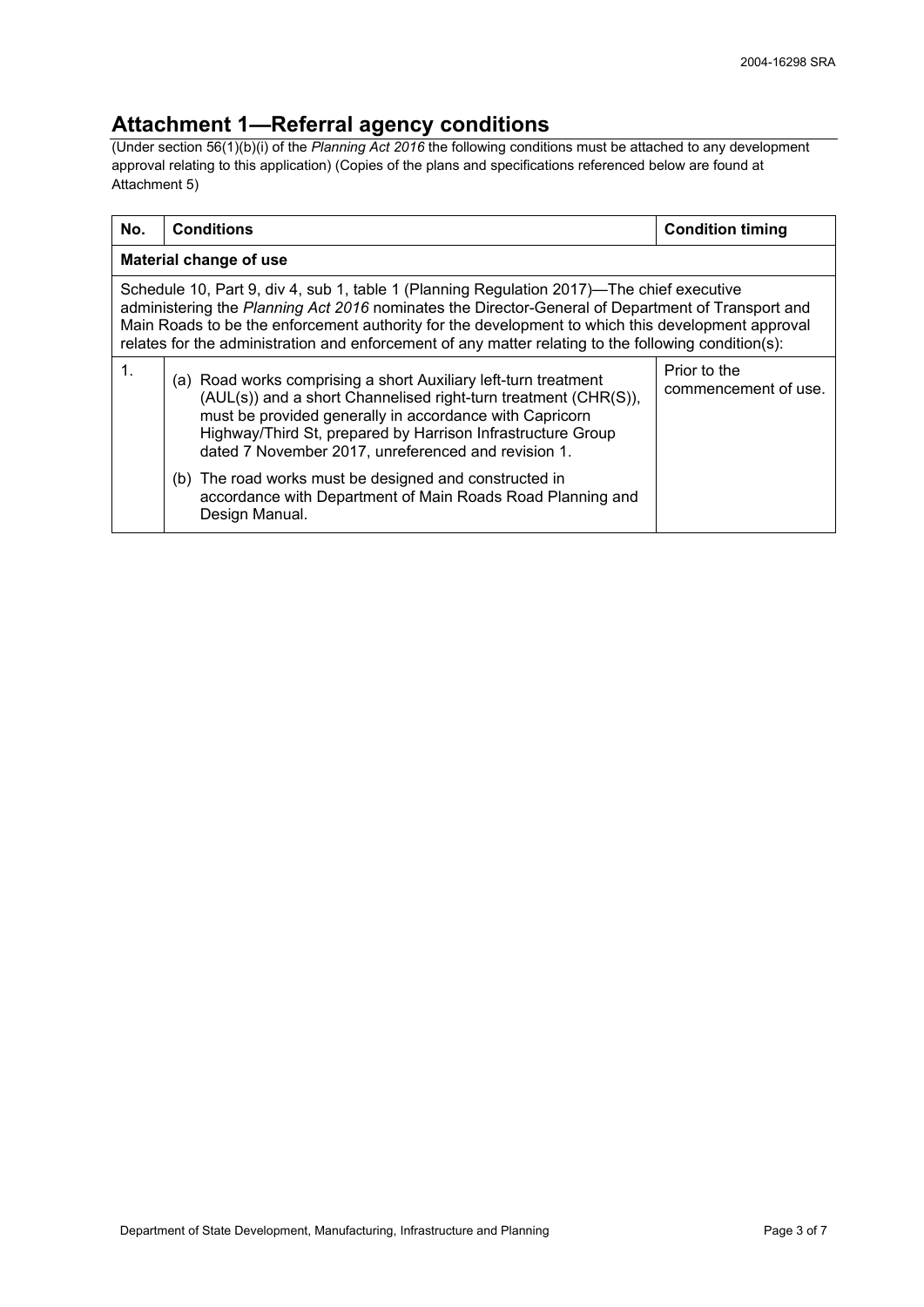# **Attachment 2—Advice to the applicant**

| <b>General advice</b> |                                                                                                                                                                                                                                                                                                                                                                                                                    |
|-----------------------|--------------------------------------------------------------------------------------------------------------------------------------------------------------------------------------------------------------------------------------------------------------------------------------------------------------------------------------------------------------------------------------------------------------------|
|                       | Terms and phrases used in this document are defined in the Planning Act 2016 its regulation or<br>the State Development Assessment Provisions (SDAP) [v2.6]. If a word remains undefined it<br>has its ordinary meaning.                                                                                                                                                                                           |
| $\mathbf{2}$          | Under section 33 of the Transport Infrastructure Act 1994, written approval is required from the<br>Department of Transport and Main Roads to carry out road works on a state-controlled road.<br>Please contact the Department of Transport and Main Roads' on<br>FitzroyDistrict@tmr.qld.gov.au to make an application for road works approval. This approval<br>must be obtained prior to commencing any works. |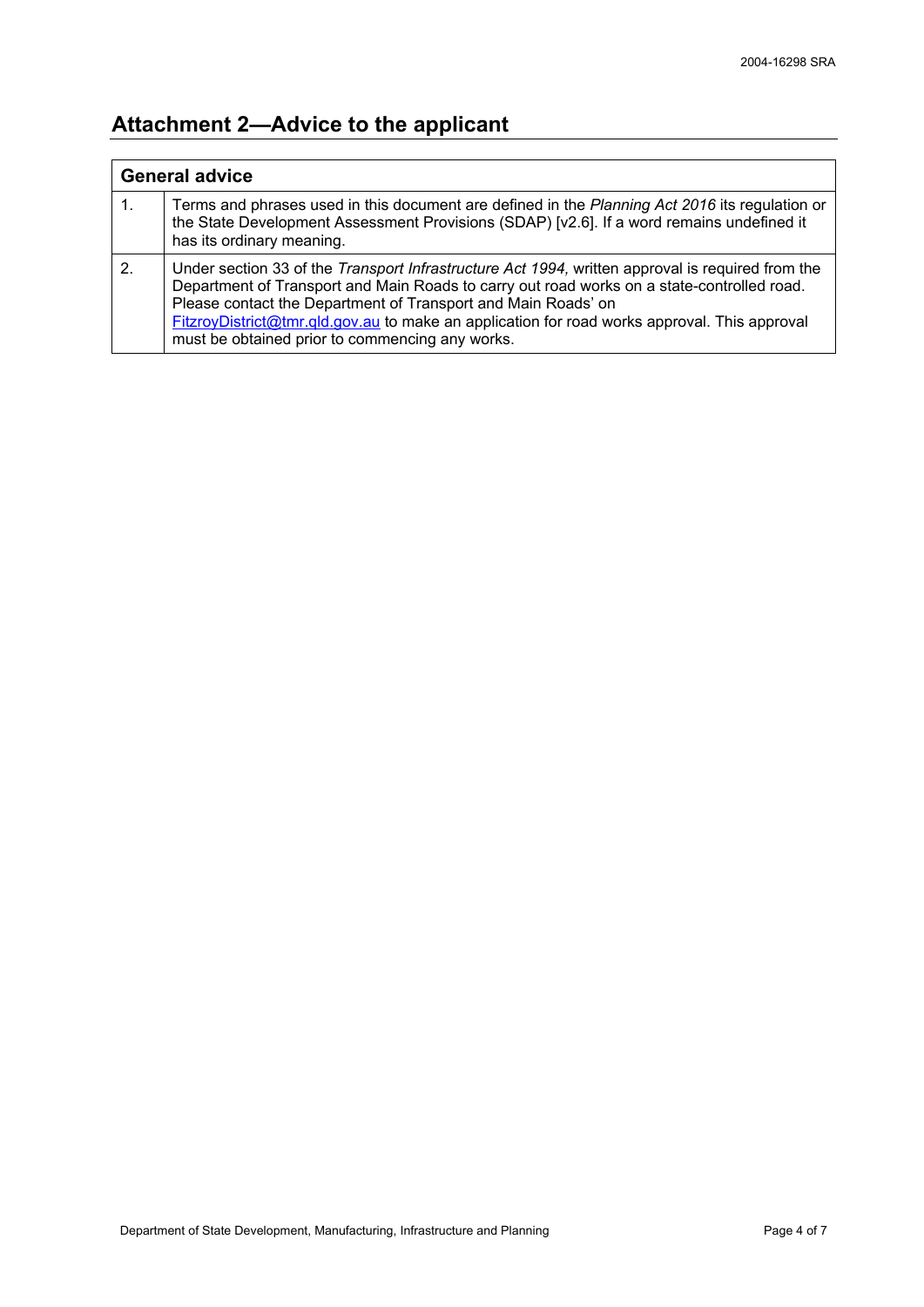### **Attachment 3—Reasons for referral agency response**

(Given under section 56(7) of the *Planning Act 2016*)

#### **The reasons for the department's decision are the proposed development:**

- is for a non-resident workforce accommodation camp for up to 250 persons
- relates to construction of the proposed Rookwood Weir
- proposes to use an upgraded intersection to access the Capricorn Highway, part of the State Transport Network
- the development complies with State Code 6: Protection of State Transport Network with the application of a condition to upgrade the intersection of the Capricorn Highway and Third Street, Gogango.

#### **Material used in the assessment of the application:**

- The development application material and submitted plans
- *Planning Act 2016*
- Planning Regulation 2017
- The *State Development Assessment Provisions* (version [2.6]), as published by the department
- The Development Assessment Rules
- SARA DA Mapping system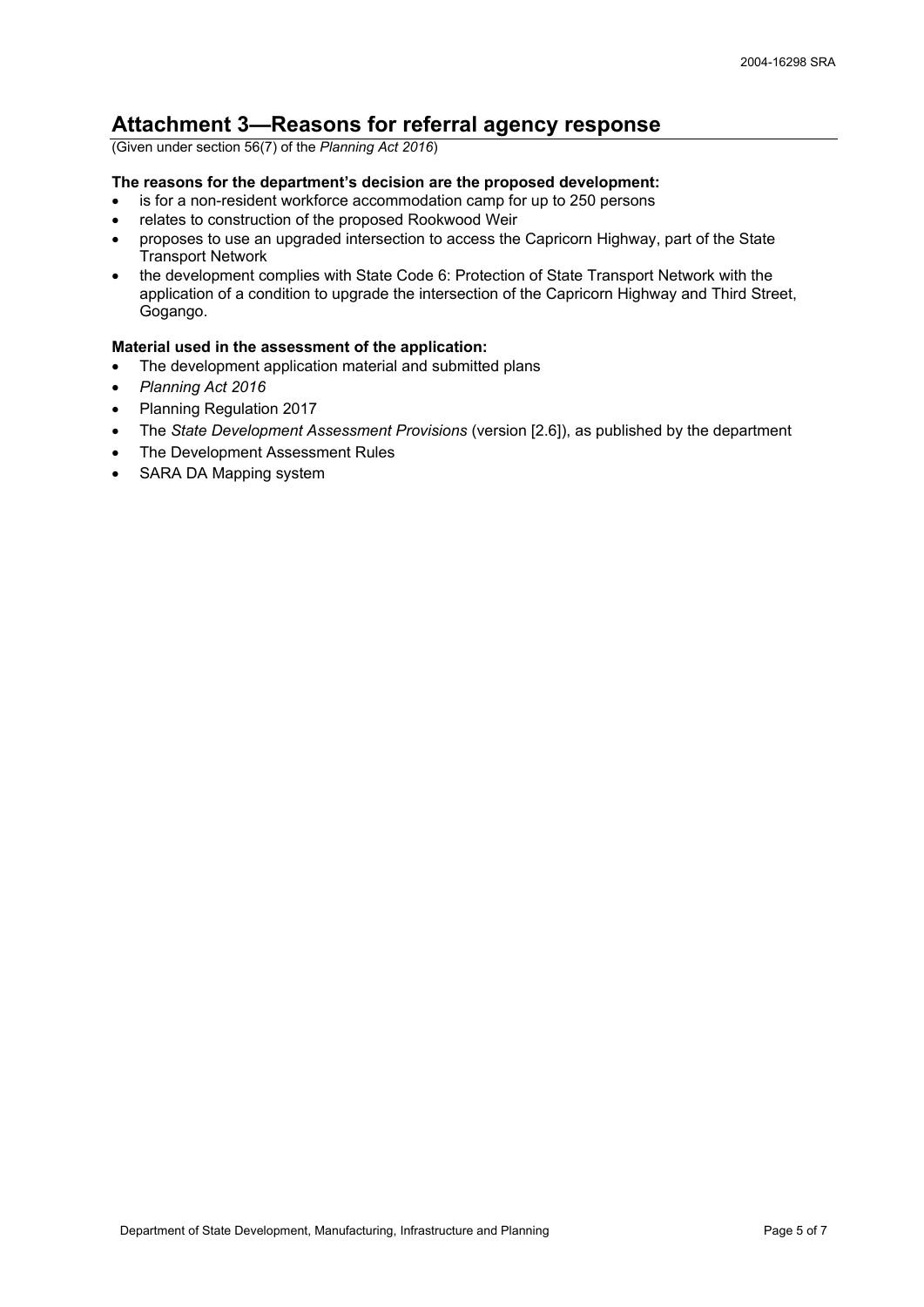# **Attachment 4—Change representation provisions**

(page left intentionally blank)